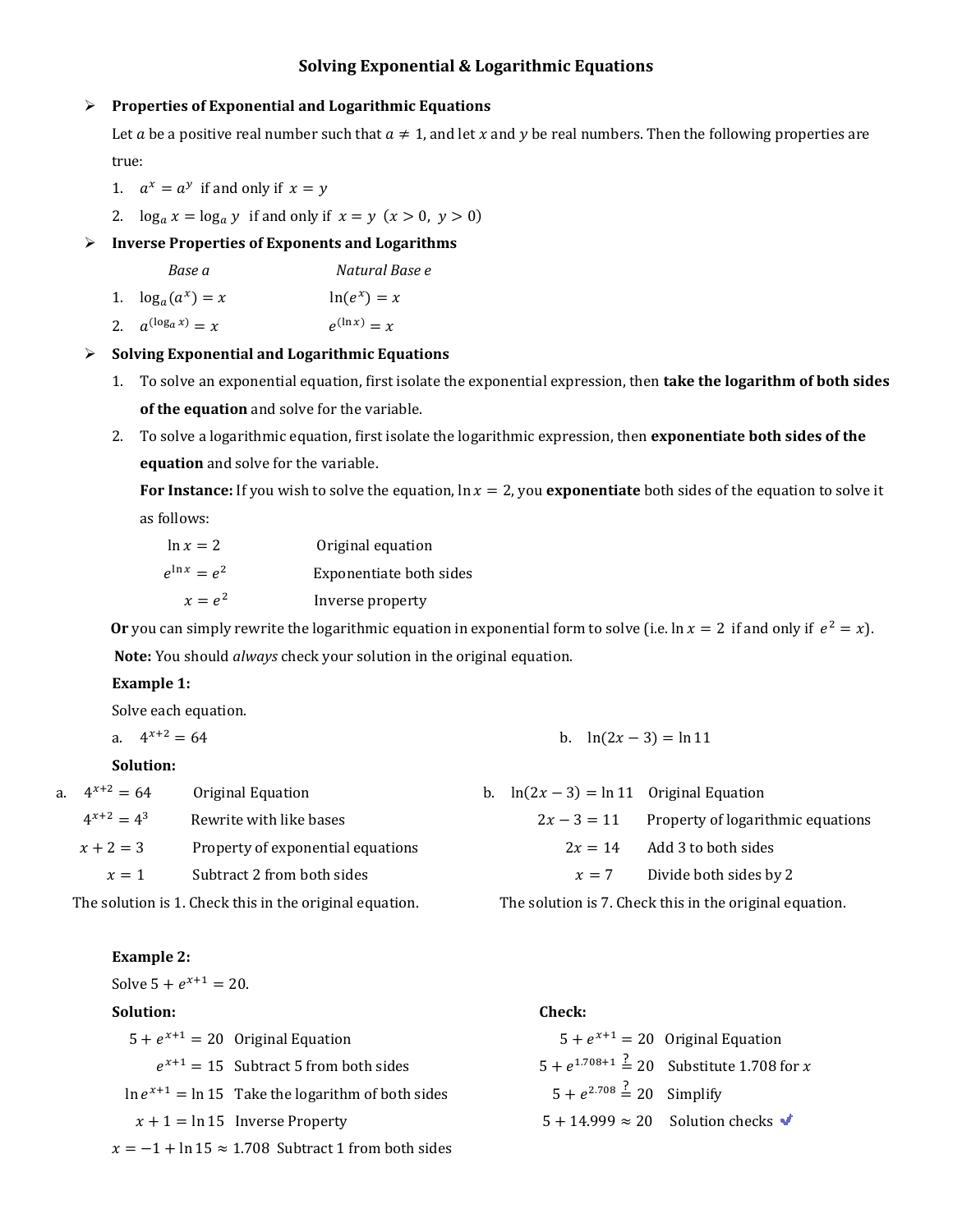#### Example 3:

Solve the exponential equations.

a.  $2^x = 7$  b. 4

Solutions:

| a. $2^x = 7$ | Original Equation                                    |
|--------------|------------------------------------------------------|
|              | $\log 2^x = \log 7$ Take the logarithm of both sides |
|              | $x(\log 2) = \log 7$ Property of Logarithms          |

 $x = \frac{\log 7}{\log 2}$  $\frac{\log r}{\log 2} \approx 2.807$  Solve for x

#### Method 1:

b.  $4^{x-3} = 9$  Original Equation  $\log 4^{x-3} = \log 9$  Take the logarithm of both sides  $(x - 3) \log 4 = \log 9$  Property of Logarithms  $x - 3 = \frac{\log 9}{\log 4}$  Divide both sides by log 4  $x = 3 + \frac{\log 9}{\log 4} \approx 4.585$  Solve for x

c.  $2e^{x} = 10$  Original Equation  $e^x = 5$  Divide both sides by 2  $\ln e^x = \ln 5$  Take the logarithm of both sides  $x = \ln 5 \approx 1.609$  Inverse Property

#### Example 4:

Solve  $2 \log_4 x = 5$ .

#### Solution:

|                          | $2 \log_4 x = 5$ Original Equation |
|--------------------------|------------------------------------|
| $\log_4 x = \frac{5}{2}$ | Divide both sides by 2             |
| $4^{5/2} = x$            | Change to exponential form         |
|                          | $x = 32$ Simplify                  |

#### Example 6:

Solve  $20 \ln 0.2x = 30$ .

#### Solution:

| $20 \ln 0.2x = 30$ Original Equation                   |
|--------------------------------------------------------|
| $\ln 0.2x = 1.5$ Divide both sides by 20               |
| $0.2x = e^{1.5}$ Change to exponential form            |
| $x = 5e^{1.5} \approx 22.408$ Divide both sides by 0.2 |

b.  $4^{x-3} = 9$  c.  $2e^x = 10$ 

#### Method 1: Method 2:

|                                                           | a. $2^x = 7$ Original Equation                                   |  |  |
|-----------------------------------------------------------|------------------------------------------------------------------|--|--|
|                                                           | $\log_2 2^x = \log_2 7$ Take the logarithm of both sides         |  |  |
|                                                           | $x = \log_2 7$ Inverse Property                                  |  |  |
|                                                           | $x = \frac{\log 7}{\log 2} \approx 2.807$ Change of Base Formula |  |  |
| <b>Method 2:</b>                                          |                                                                  |  |  |
| b. $4^{x-3} = 9$ Original Equation                        |                                                                  |  |  |
|                                                           | $\log_4 4^{x-3} = \log_4 9$ Take the logarithm of both sides     |  |  |
| $x-3 = \log_4 9$ Inverse Property                         |                                                                  |  |  |
|                                                           | $x-3=\frac{\log 9}{\log 4}$ Change of Base Formula               |  |  |
| $x = 3 + \frac{\log 9}{\log 4} \approx 4.585$ Solve for x |                                                                  |  |  |

#### Example 5:

Solve  $3 \log x = 6$ .

#### Solution:

| $3 \log x = 6$ | Original Equation          |
|----------------|----------------------------|
| $\log x = 2$   | Divide both sides by 3     |
| $10^2 = x$     | Change to exponential form |
| $x = 100$      | Simplify                   |

## Example 7: Solving a Logarithmic Equation using Exponentiation

Solve  $\log_3 2x - \log_3 (x - 3) = 1$ Solution:  $\log_3 2x - \log_3 (x - 3) = 1$  Original Equation  $\log_3 \frac{2x}{x-1}$  $rac{2x}{x-3} = 1$  Condense the left side  $3^{\log_3 \frac{2x}{x-3}} = 3^1$  Exponentiate both sides  $2x$  $rac{2x}{x-3}$  = 3 Inverse Property  $2x = 3x - 9$  Multiply both sides by  $x - 3$  $x = 9$  Solve for x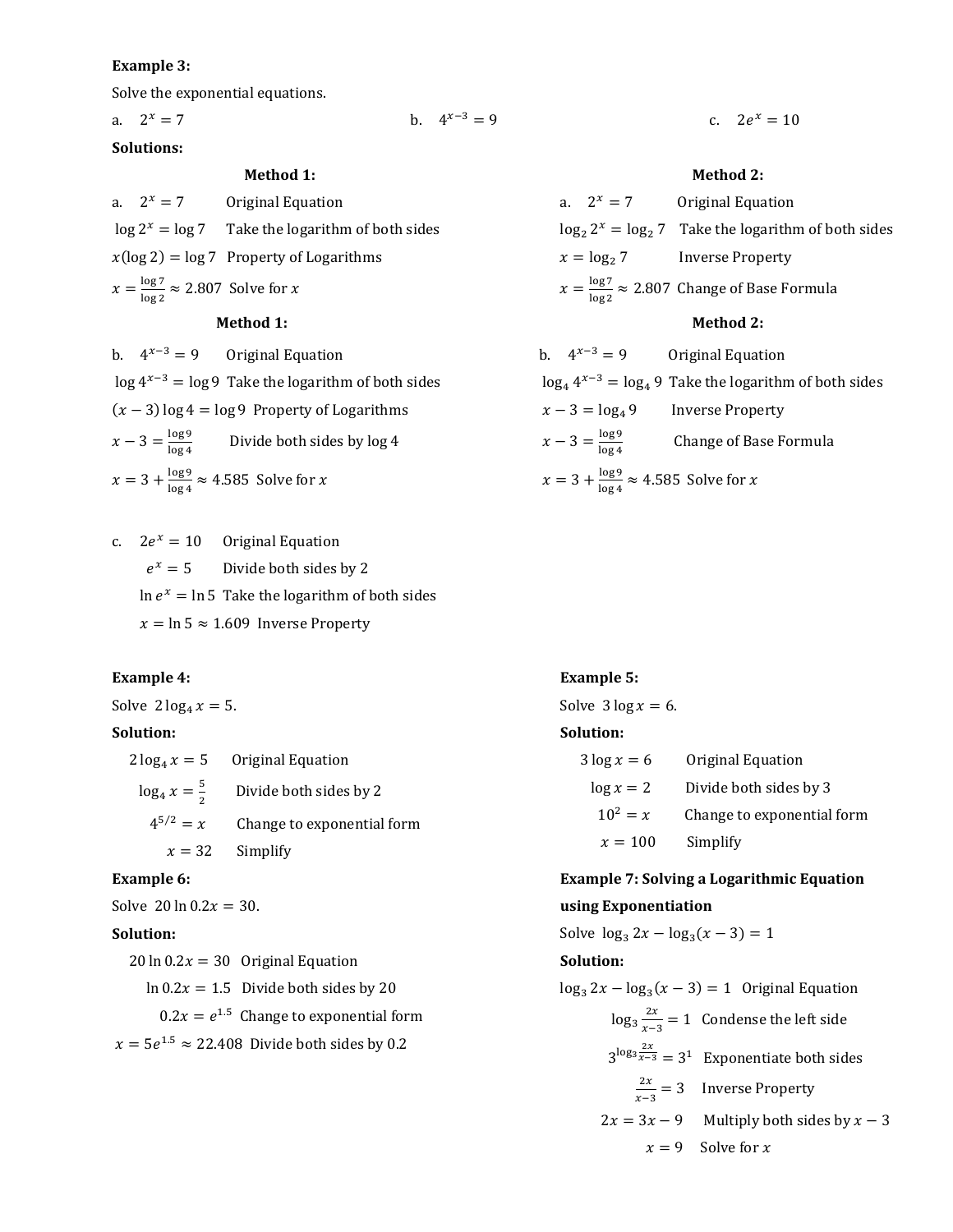# Practice Problems

# Solve the following equations:

Remember that the arguments of all logarithms must be greater than 0. Also exponentials in the form of  $a^x$ will be greater than 0. Be sure to check all your answers in the original equation.

| 1. $3^{x-1} = 81$                     | $22.3^{x-2} = 81$                     |
|---------------------------------------|---------------------------------------|
| 2. $8^x = 4$                          | 23. $\log_3 x = 5$                    |
| 3. $e^x = 5$                          | 24. $\log_4 x = 3$                    |
| 4. $-14 + 3e^{x} = 11$                | $25. \log_2 2x = \log_2 100$          |
| 5. $-6 + \ln 3x = 0$                  | $26. \ln(x + 4) = \ln 7$              |
| 6. $log(3x + 1) = 2$                  | $27. \log_3(2x + 1) = 2$              |
| 7. $\ln x - \ln 3 = 4$                | $28. \log_5(x - 10) = 2$              |
| 8. $2 \ln 3x = 4$                     | $29.3^x = 500$                        |
| 9. $5^{x+2} = 4$                      | $30.8^x = 1000$                       |
| $10.\ln(x+2)^2=6$                     | 31. $\ln x = 7.25$                    |
| $11.4^{-3x} = 0.25$                   | 32. $\ln x = -0.5$                    |
| 12.2 $e^{2x}$ – 5 $e^{x}$ – 3 = 0     | 33.2 $e^{0.5x} = 45$                  |
| 13. $\log_7 3 + \log_7 x = \log_7 32$ | $34.100e^{-0.6x} = 20$                |
| 14. $2 \log_6 4x = 0$                 | $35.12(1-4^x) = 18$                   |
| $15. \log_2 x + \log_2(x-3) = 2$      | $36.25(1-e^t) = 12$                   |
| $16. \log_2(x+5) - \log_2(x-2) = 3$   | 37. $\log 2x = 1.5$                   |
| $17.4 \ln(2x + 3) = 11$               | 38. $\log_2 2x = -0.65$               |
| 18. $\log x - \log 6 = 2 \log 4$      | $39. \frac{1}{3} \log_2 x + 5 = 7$    |
| $19.2^x = 64$                         | $40.4 \log_5(x + 1) = 4.8$            |
| $20.5^x = 25$                         | $41. \log_2 x + \log_2 3 = 3$         |
| 21. $4^{x-3} = \frac{1}{16}$          | 42. $2 \log_4 x - \log_4 (x - 1) = 1$ |